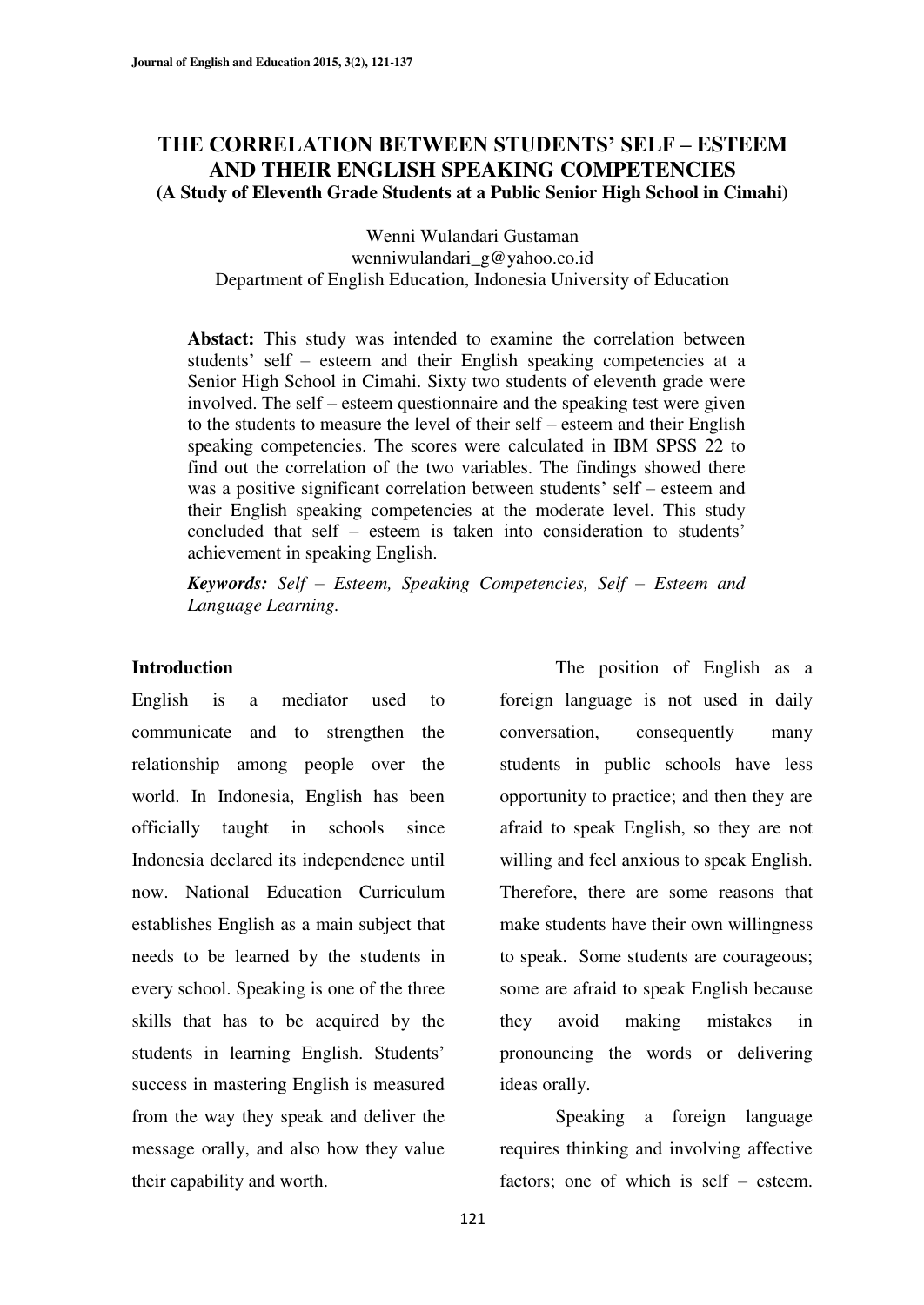Self  $-$  esteem is one factor that triggers the students' achievement in speaking English. Self  $-$  esteem deals with feelings; how they feel that they are capable of doing something well. Previous experiences like success and failures are the examples that can lead the students to how they value themselves. It is in line with Brown  $(1994 \& 2000)$ , self-esteem is one of the personality variables that contributes to the oral production achievement because the students will achieve their success in learning a foreign language if they feel confident and believe in themselves.

Based on the burning issues stated above, this study is purposed to answer the following research questions:

- 1. What level of self-esteem and English speaking competencies are students mostly at?
- 2. What is the correlation between the students' self-esteem and their English speaking competencies?

## **Literature Review**

The following theories are related to this study.

## x **Theories of Self ± Esteem**

Rosenberg (1995) says that self  $-\frac{1}{2}$ esteem is the individuals' positive evaluation or pride of the self, how they feel that they are persons of value and capabilities. Self  $-$  esteem is the part of affective domain that influences students' activities in the learning process because the general feeling of doing well in school is important for the sake of the school achievement (Al-Hattab, 2000; Shaalvik, 1990). Brown (2000) also reinforces that there is no successful cognitive or affective activity can be carried out without some degree of selfesteem, self-confidence and self-efficacy ± belief in your own capabilities to successfully perform that activity.

According to Brown (2000), in general, he classifies self-esteem into three types:

## **a. Global Self ± Esteem**

Global self  $-$  esteem refers to the individual's overall evaluation of the self ± appraisal which is strongly dealing with psychological well-being.

#### **b. Specific Self ± Esteem**

Specific self-esteem is a better predictor of behavioral outcomes and actual performance on the concept attainment test (Rosenberg et.al, 1995; Shrauger, 1972). Specific self-esteem has a strong effect on school performance; moreover, having a good specific self  $-\frac{1}{2}$ esteem is needed for students to acquire second or foreign language (Brown, 2000; Rosenberg, 1995).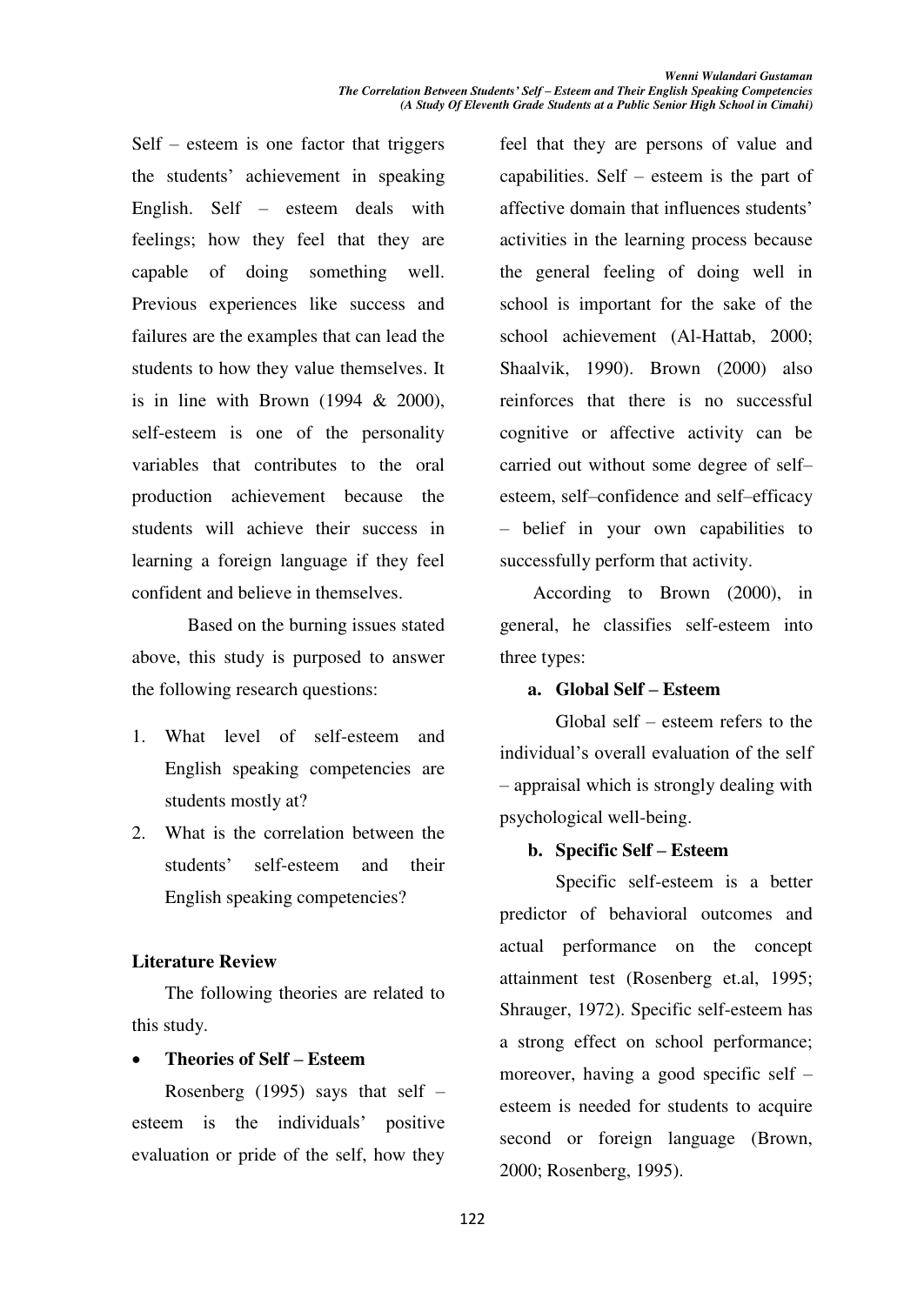#### **c. Task Self ± Esteem**

In the educational domain, task self-esteem relates to particular tasks within specific situations which focus on one special subject area (Brown, 2000). Task self-esteem appropriately refers to one's self-evaluation of a particular aspect of the process, such as speaking, writing, a particular class in a second language, or even a special kind of classroom exercise (Brown, 2000). In this study, task self-esteem is appropriate to be connected to oral performance.

This study focuses on low and high characteristics of self  $-$  esteem. Students with high self  $-$  esteem:

- 1. Is open to criticism and deal with mistakes comfortably. They will learn their failures as the experience which leads to a better life.
- 2. Can give and receive expressions of feeling, appreciation and so on spontaneously.
- 3. Has better relationships with people and make better impression on others because they tend to be likeable and attractive.
- 4. Accepts changes in different life aspects and behave flexible in responding to situation and challenges without being worried.
- 5. Can handle under conditions of stress.
- 6. Speaks about his proficiency and lack of it with honesty and without being embarrassed because they appreciate their own merits, worthiness, and capabilities of doing well in some contexts.
- 7. Has more willingness to speak in groups easily and confidentially without being shy and fear of making mistakes.
- 8. Does not consider him or herself inferior to others and think that all people have the same ability.

Meanwhile, students with low self ± esteem:

- 1. Feels awkward, shy, conspicuous and unable to express him or herself with confidence.
- 2. Is worried about making mistakes and is always embarrassed to expose him or herself to anything new or a particular situation.
- 3. Is hyper sensitive and hyper alert to signs of rejection.
- 4. Deals with life in a protective and defensive manner.
- 5. Is depressed, unhappy and shows a greater degree of anxiety and aggression.
- 6. Does not feel satisfaction with his/her life and underestimates with their abilities.
- 7. Is vulnerable to criticism and has greater social anxiety.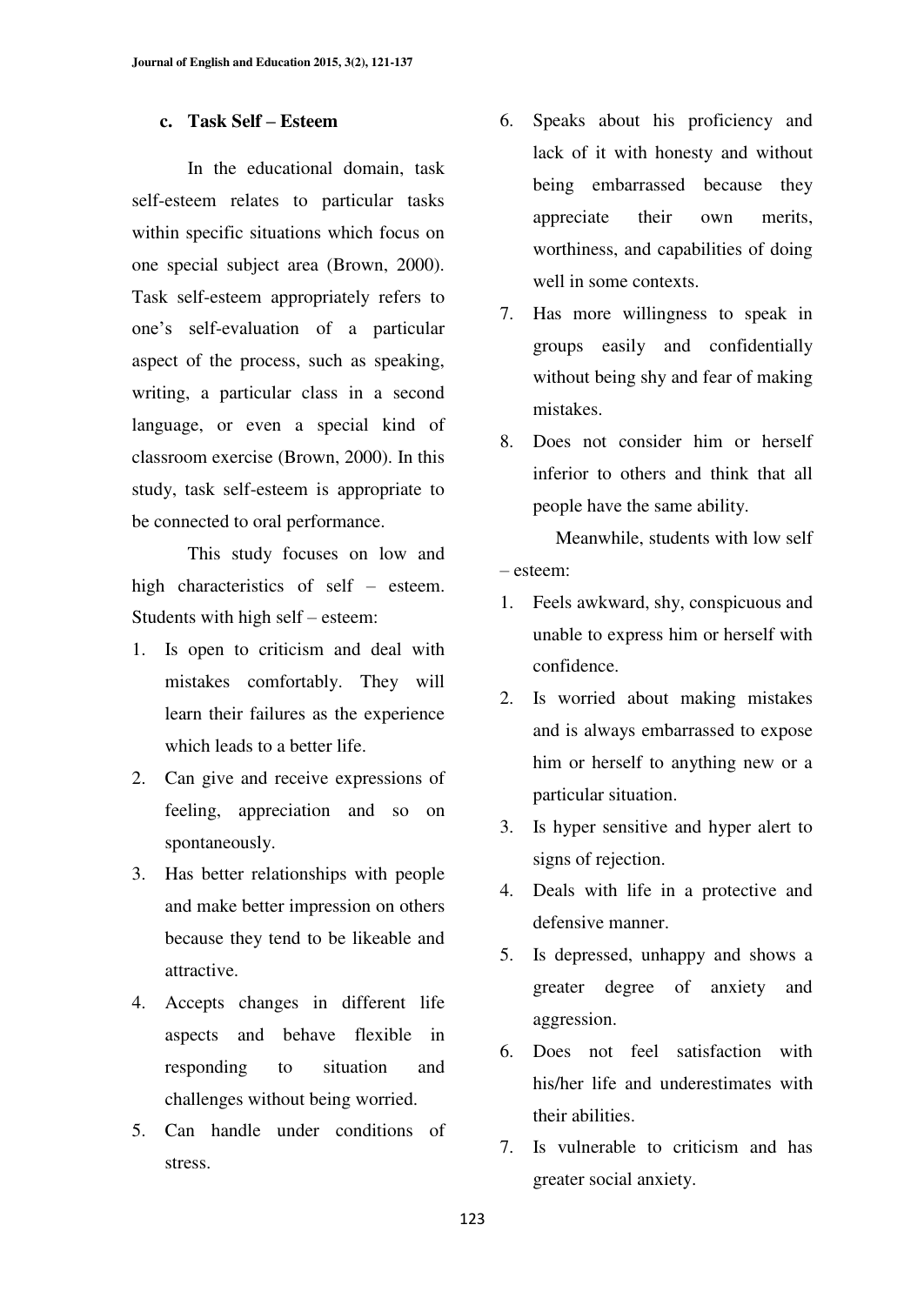- 8. Feels inferior to others or unworthy.
- 9. Does not like leadership role or voluntary tasks.
- 10. Behaves inconsistently.
- 11. Suffers a lot from personal mistakes and sees failure as a result of deficiency in his/her abilities.

x **Aspect of Speaking Competencies** 

Byrn (as cited in Bouchareb, 2010) states that speaking is a two-way processing between the speaker and the listener, it makes use of both speaking which is a productive skill and listening with understanding which is a receptive skill. Speaking is important, as it is said by Richards & Rodgers (1986) that it is one of the central elements of communication in EFL (English as a Foreign Language) teaching. The more definitions of speaking are uttered by other experts.

According to Harmer and Brown (2001), speaking competencies are the ability to speak fluently presupposes not only knowledge of language features, but also the ability to process information and language "on the spot" and carry on a conversation reasonably and competently. They know about a language  $-$  verb forms, vocabulary items, basic grammatical patterns, and the like, and quite another to know how to use it effectively in a conversational exchange

(Savignon, 1988). In addition, speaking competence is the ability to communicate orally in clear, coherent, and persuasive language appropriate to purpose, occasion, and audience (Utama, 2013).

Harmer (2001) declares dimensions of speaking competence, which are (1) ability to process information on the spot (mental/social processing), (2) knowledge of language features. The Standford FLOSEM adapted by Padilla & Sung (1999) mentions the main points of language should be taken into account, including comprehension, fluency, pronunciation, expression, and structure (grammar).

There are some activities to assess students' speaking competencies such as *Acting from a Script, Role ± Play, Interviews, Responses to a Series of Picture, and Reporting* (Harmer, 2001 and Kayi, 2006). This study would like to choose a role  $-$  play as a medium to evaluate student's speaking competency. Role play is "a classroom activity which gives the student the opportunity to practice the language, the aspects of role behavior, and the actual roles he may need outside the classroom" (Livingstone, 1983). They are pretending they are in various social contexts and have a variety of social roles (Kayi, 2006).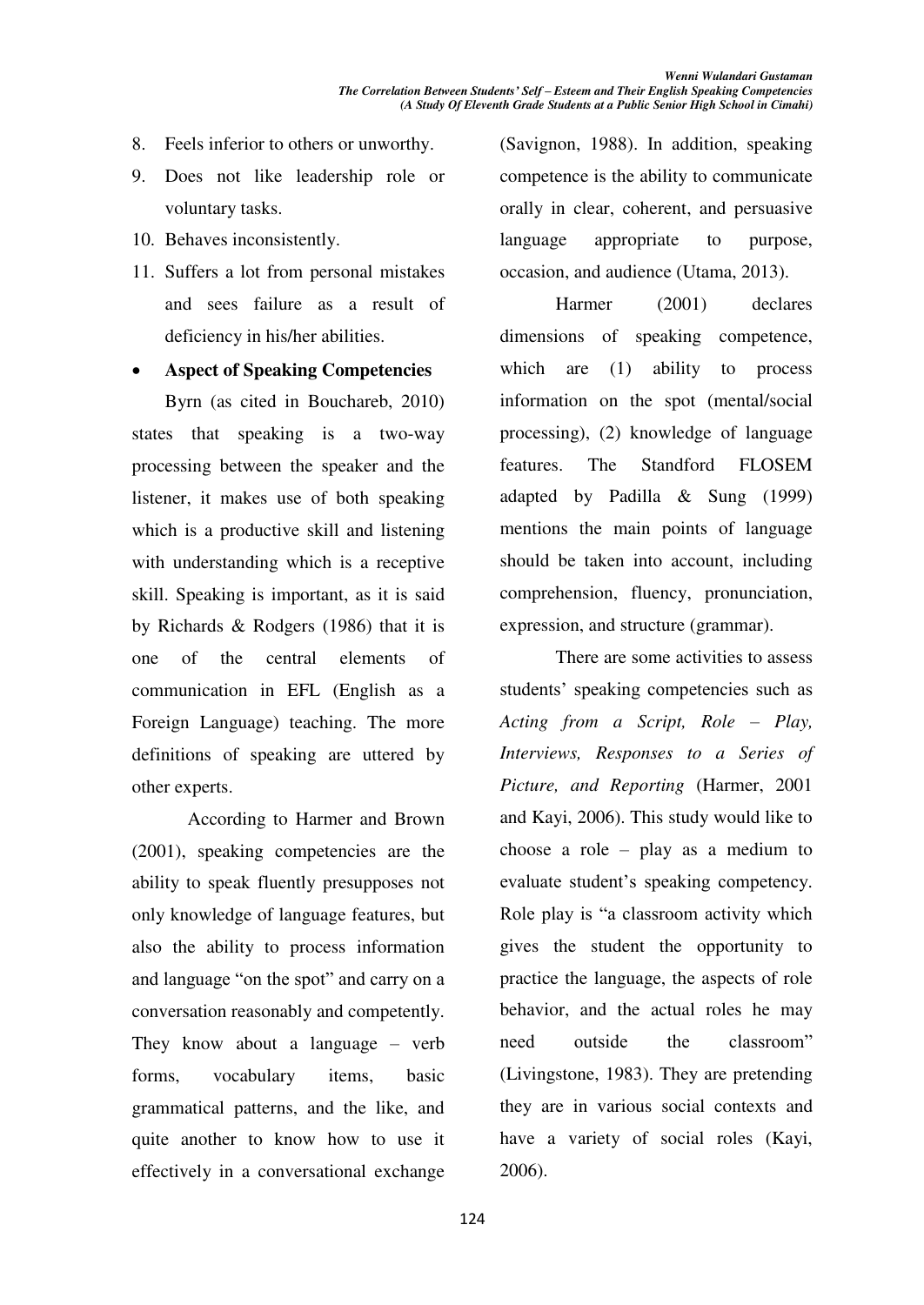# x **Self ± Esteem in Language Learning**

The intrinsic factor of self-esteem has been reported as one of the personality factors present during any cognitive or affective activity in the foreign or second language classroom (Kanafani, 2009). Bounchareb (2010) reinforces that self-esteem is considered an important affective element in the process of scholastic and educational achievement.

In addition, Heyde (cited in Brown, 2000) studied the effects of different levels of self- esteem on the performance of an oral production task by American college students learning French as a foreign language. She found that the different levels of self-esteem correlated positively with performance of oral production measures. Thus, self-esteem is considered an important affective element in the process of scholastic and educational achievement (Bounchareb, 2010). Thus, students with high selfesteem tend to take risks and learn more foreign language in depth from failures they made.

One of studies which conduct this issue is Koosha's study. Koosha, et al., (2011) conducted the study in Islamic Azad University, Khorasgan Branch. Twenty undergraduate EFL students were involved in this research; they filled the

questionnaire and followed speaking tests. The result showed a significant relationship between self-esteem and speaking skill with fluency exerting the most influence, the other skills affects as well, yet not statistically significant. Koosha et al., (2011) concludes those who enjoy higher levels of self-esteem are more sociable, more risk taking and more prepared to share their views with others regardless of whether, lexically or grammatically, they produce what can be regarded as accurate or standard or even correct English. Self-esteem and speaking performance have a correlation which relates to one and another, when one with high self-esteem, he or she becomes more successful learners in oral communication as well.

## **Methodology**

This study used a correlation study with a descriptive method. A descriptive study involves collecting data in order to test hypothesis and answer research questions concerning the present existing condition of the participants (Gay, cited in Escalona, 2005). Nebeker (2006) says that a descriptive study is referred to as "correlation" or "observational" studies. Even though the correlational study deals with numerical scores, however, is sometimes referred to as a form of descriptive research because it describes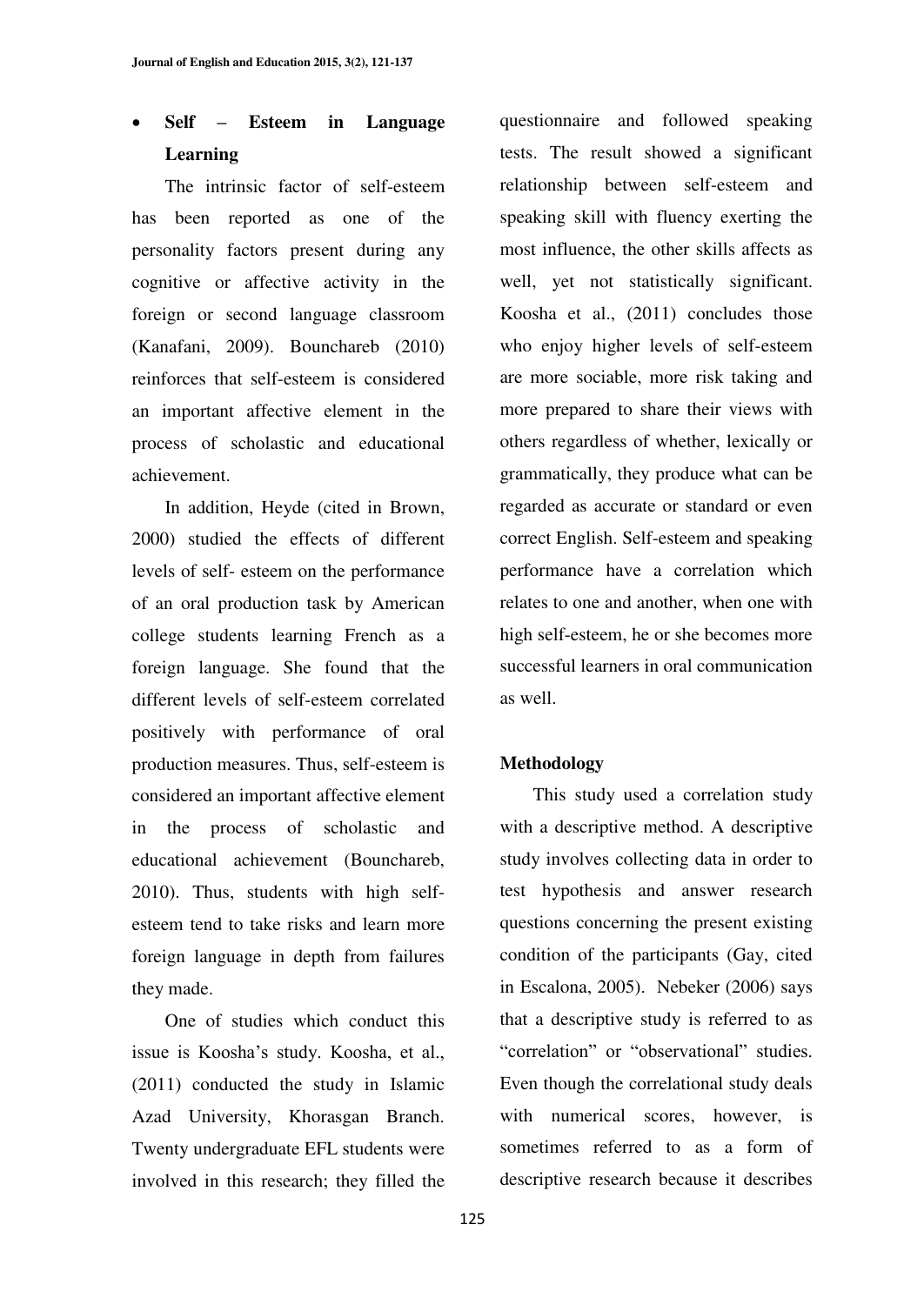an existing relationship between variables without any manipulation of variables" ( Fraenkel et al., 2011).

### x **Participants**

This study employed sample rather than population. The participants in this study were 62 students from two classes; XI IPS 2 and XI IPS 3 at a Senior High School in Cimahi. The selection was based on the characteristics of the two classes; the active and less-active classes and the number of hours of English taught in XI IPS per week is more than XI IPA classes. The two classes were expected to be representatives of population.

#### **Data Collection**

Some instruments employed in this study were listed as below in sequence: observation, questionnaire, the speaking test, and interview. The instruments were conducted for three days, on September,  $15<sup>th</sup>$  2014 until September,  $18<sup>th</sup>$  2014.

## **a. Observation**

The observation process was held during two days in two classes, started from September 15, 2014 by watching the teacher's task on how she asked the students some questions spontaneously relating to their daily activities and the material they were learning.

## **b. The Speaking Test**

The next day, the speaking test was held. The researcher had the students perform role plays in pairs based on the context. The context was about *How to Make an Appointment and a Reservation.* The teacher and the researcher adapted the Standford FLOSEM to assess the students' speaking competencies. However, only the teacher who gave scores to the students' speaking tasks. Meanwhile, the researcher record the students' performance for the transcript document.

## **c. Questionnaire**

The questionnaire applied in this research was combined from many experts (Al-Hattab, 2006; Aregu, 2013; Brown, 2000; Harmer, 1998; Liu, 2005; Rosenberg, 1995; Törnqvist, 2008). There were 20 questions to measure students' selfesteem while they are speaking in English. One of the questions was *I would rather speak in my language than struggle to speak in English. (Harmer, 1998)*. This study utilized the Likert scale which asks individuals to respond to a series of statements of preference and numbers placed on a continuum. Rating scales are from 1 to 4 as presented below: 1  $=$  strongly disagree, 2  $=$  disagree, 3  $=$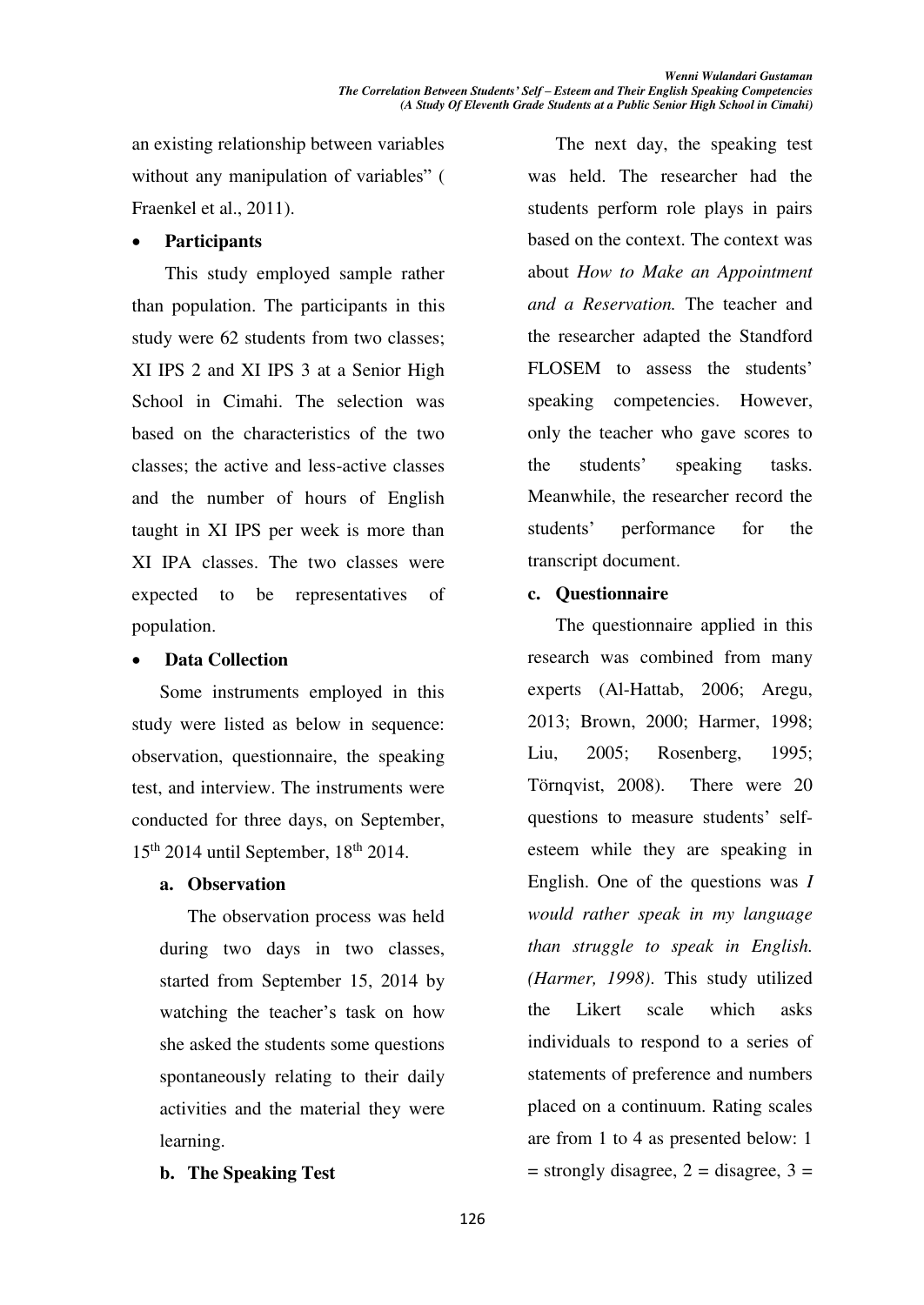agree,  $4 =$  strongly agree. All items did not have the same score, since there were ten reversed statements; the items were: 2, 4, 7, 9, 13, 14, 16, 17, 18, and 19.

The results gained from measuring students' self-esteem classified students into two levels; high and low self-esteem. The interpretation is presented as follows.

- Strongly disagree denotes very low  $self - esteem = 20 - 35$
- Disagree denotes low self  $-\text{esteem} =$  $36 - 50$
- Agree denotes high self  $-$  esteem  $(normal) = 51 - 65$
- Strongly agree denotes very high self  $-$  esteem = 66  $-80$

The questionnaire addressed to the students should be valid and reliable; therefore validity and reliability are computed by using Pearson Product Moment Correlation formula.

#### **d. Interview**

This study employed semistructured, according to Fraenkel et.al (2011), it belongs to rather formal interview which is designed to elicit specific answer from respondents and later compared and contrasted. Four students became the interviewees and were given some questions. They were as representative of different level of the self-esteem score: high and low.

#### x **Data Analysis**

Since this study utilizes the correlation study, some requirements should be fulfilled. The study should measure at least the normality, the linearity, the hypothesis, and the correlation of both variables. Some steps were required and listed as follows.

#### **a. Normality Distribution**

The computation of normality was tested by using IBM SPSS 22 with  $Kolmogorov$  – Smirnov with the significance of value used was 0,05. The probability (*P)* will be as follows.

- $H<sub>a</sub>$  : Normally distributed
- Ho : Not distributed

This study applied Annova in IBM SPSS 22 to test the linearity. If the significant score was higher than 0.05, then there was a linier relationship significantly between the score of students' self – esteem and speaking test.

#### **b. Linearity**

The linearity testing is aimed to look at the significance of the relationship between two variables in this research. Independent variable was students' self esteem scores and dependent variable was the scores of students' speaking competencies.

# **c. The Correlation of Two Variables**

After the requirements have been completed, the main step for this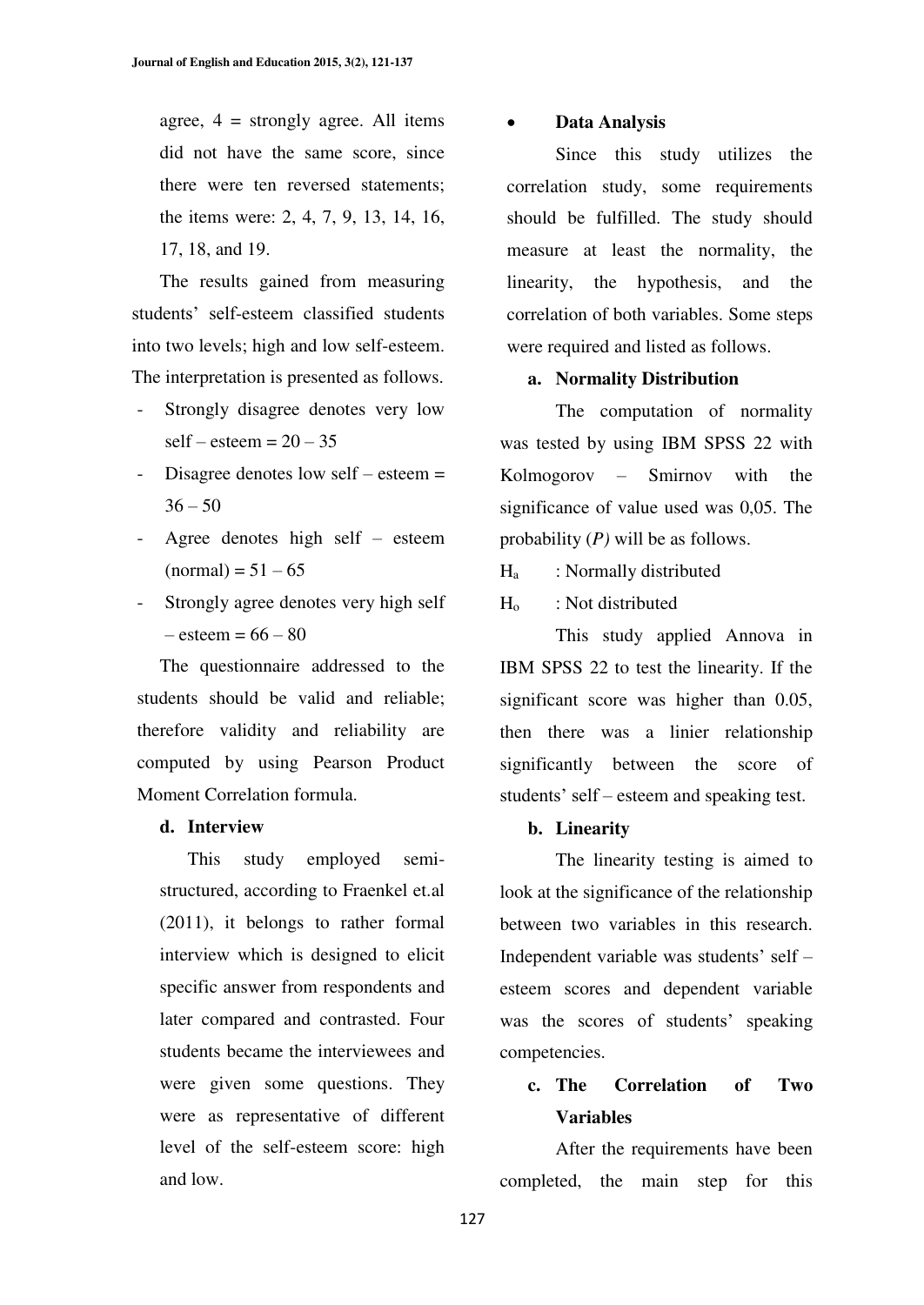research's goal is to investigate the strength of correlation between students' self-esteem and their English speaking competencies score. According to (Riduan & Sunarto, 2012), the degree of correlation is interpreted in the table below.

| <b>Table 3.1: Degree of Correlation</b> |                       |
|-----------------------------------------|-----------------------|
| <b>Coefficient</b>                      | Degree of             |
| Interval                                | Correlation           |
| $0.80 - 1$                              | Very high correlation |
| $0.60 - 0.799$                          | High correlation      |
| $0.40 - 0.599$                          | Moderate correlation  |
| $0.20 - 0.399$                          | Slight correlation    |
| $0.00 - 0.199$                          | Very slight           |
|                                         | correlation           |
|                                         |                       |

## **d. Hyphothesis**

When there is a correlation between students' self-esteem and their English speaking competencies, the alternative hypothesis (Ha) is accepted and null alternative (Ho) is rejected.

## **Data Presentation and Discussions**

## x **Data Presentation**

Having conducted the instruments; the students' self  $-$  esteem and their English speaking competencies are classified based on the scores they gained.

Of the maximal score 80, the highest self – esteem score of the students is 78 and the lowest self  $-$  esteem score is 41. The result shows that 2 students have very high self  $-$  esteem, 44 students have high self  $-$  esteem and 16 students have low level of self – esteem; however there are no students who have very low self  $$ esteem.

The data shows that the maximum score of students' speaking test is 88 and the minimum score is 74 of the total score 100. There are 42 students who belong to the good category in the speaking test and 20 students are in the level of fair category in the speaking test. There are no students both in the excellent or poor level in the speaking test.

After the scores are gained; firstly the validity and reliability of questionnaire are measured using Pearson Product Moment Correlation formula in IBM SPSS 22. All items of questionnaire are valid because *robtained* in each item is higher than *rcritical* (0.26).

**Table 4.1: The Validity of Questionnaire** 

|                 |               | о ислиминист     |                 |
|-----------------|---------------|------------------|-----------------|
| <b>Question</b> | <b>Ttable</b> | <b>Tobserved</b> | <b>Validity</b> |
| 1.              | 0.26          | 0.618            | Valid           |
| 2.              | 0.26          | 0.493            | Valid           |
| 3.              | 0.26          | 0.611            | Valid           |
| 4.              | 0.26          | 0.480            | Valid           |
| 5.              | 0.26          | 0.556            | Valid           |
| 6.              | 0.26          | 0.562            | Valid           |
|                 |               |                  |                 |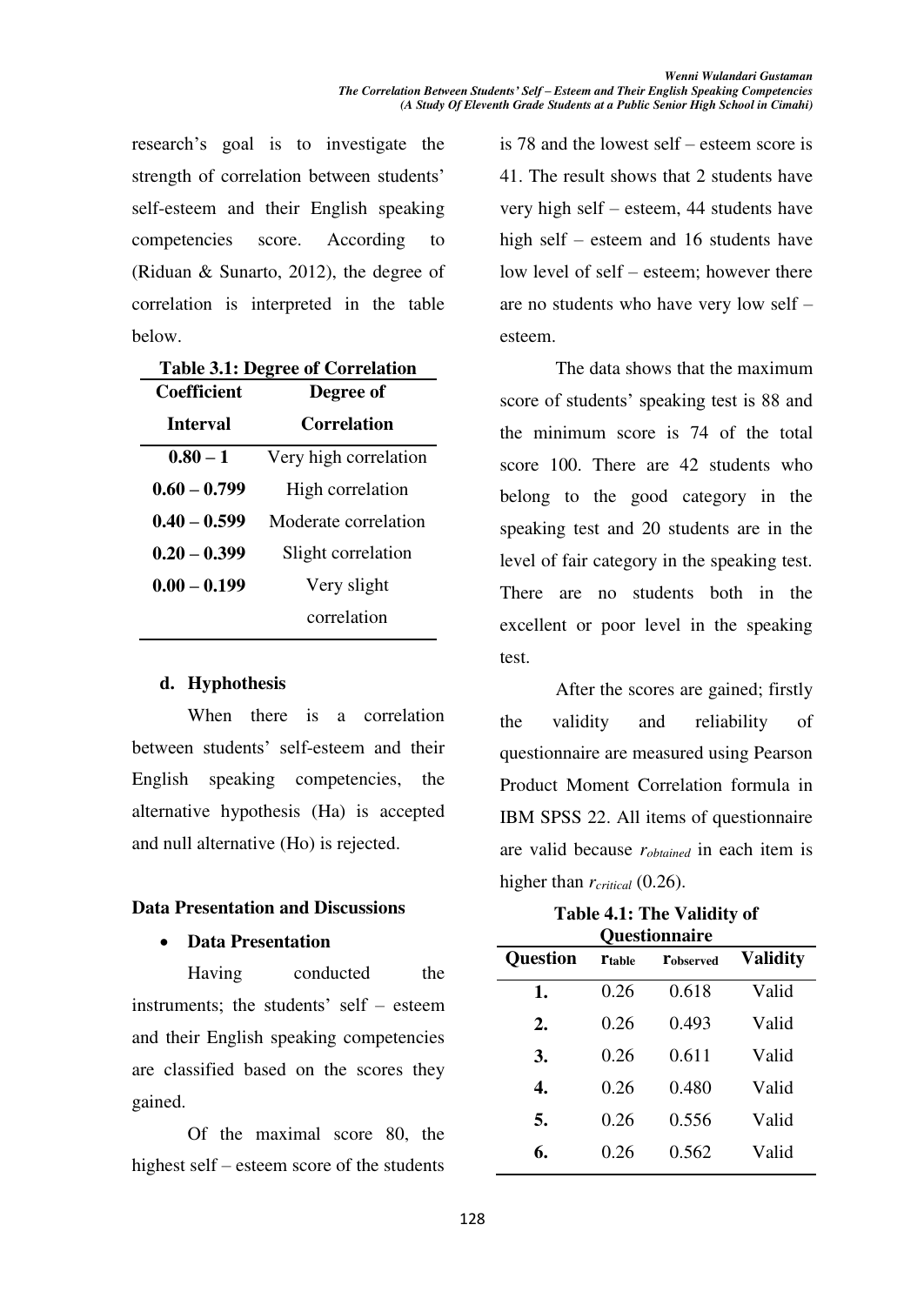| 7.  | 0.26 | 0.440 | Valid |
|-----|------|-------|-------|
| 8.  | 0.26 | 0.365 | Valid |
| 9.  | 0.26 | 0.573 | Valid |
| 10. | 0.26 | 0.614 | Valid |
| 11. | 0.26 | 0.599 | Valid |
| 12. | 0.26 | 0.708 | Valid |
| 13. | 0.26 | 0.647 | Valid |
| 14. | 0.26 | 0.375 | Valid |
| 15. | 0.26 | 0.547 | Valid |
| 16. | 0.26 | 0.453 | Valid |
| 17. | 0.26 | 0.395 | Valid |
| 18. | 0.26 | 0.476 | Valid |
| 19. | 0.26 | 0.348 | Valid |
| 20. | 0.26 | 0.497 | Valid |
|     |      |       |       |

The questionnaire utilizes IBM SPSS 22 with Cronbach's Alfa to measure its reliability. In this study, the questionnaire belongs to the accepted reliability since  $r_{observed}$  0,854 >  $r_{table}$ (0.26).

| <b>Table 4.2: The Reliability of</b><br>Questionnaire |            |            |
|-------------------------------------------------------|------------|------------|
|                                                       | Cronbach's |            |
|                                                       | Alpha      | N of Items |
|                                                       | .854       | 20         |

 Afterwards, the scores of two variables need to be calculated its normality, linearity, correlation, and hypothesis.

#### **a. Normality**

Based on the computation in Kolmogorov  $-$  Smirnov, the probability (*p*) was 0.200.

| <b>Table 4.3: Normality Distribution</b> |           |                |
|------------------------------------------|-----------|----------------|
|                                          |           | Unstandardized |
|                                          |           | Residual       |
| N                                        |           | 62             |
| Normal                                   | Mean      | .0000000       |
| Parameters <sup>a,b</sup>                | Std.      | 3.51007861     |
|                                          | Deviation |                |
| <b>Most Extreme</b>                      | Absolute  | .100           |
| <b>Differences</b>                       | Positive  | .064           |
|                                          | Negative  | $-.100$        |
| <b>Test Statistic</b>                    |           | .100           |
| Asymp. Sig. (2-tailed)                   |           | $.200^{c,d}$   |

a. Test distribution is Normal.

shows that the data distribution is normal because *p* (0.200) is higher than 0.05. The lowest and the highest scores are not too distant.

The calculation in IBM SPSS 22

#### **b. Linearity**

This study used Anova to calculate the linearity of the scores. The scores of two variables are linier because the significant score gained is 0.60 which is higher than 0.05.

# **c. Correlation Score of Two Variables**

## **Table 4.4: Correlation**

|                   |                        | Self     | Speaking |
|-------------------|------------------------|----------|----------|
|                   |                        | Esteem   | Score    |
| Self Esteem       | Pearson<br>Correlation | 1        | $.509**$ |
|                   | Sig. (2-tailed)        |          | .000     |
|                   | N                      | 62       | 62       |
| Speaking<br>Score | Pearson<br>Correlation | $.509**$ |          |
|                   | $Sig. (2-tailed)$      | .000     |          |
|                   | N                      | 62       | 62       |

\*\*. Correlation is significant at the 0.01 level (2tailed).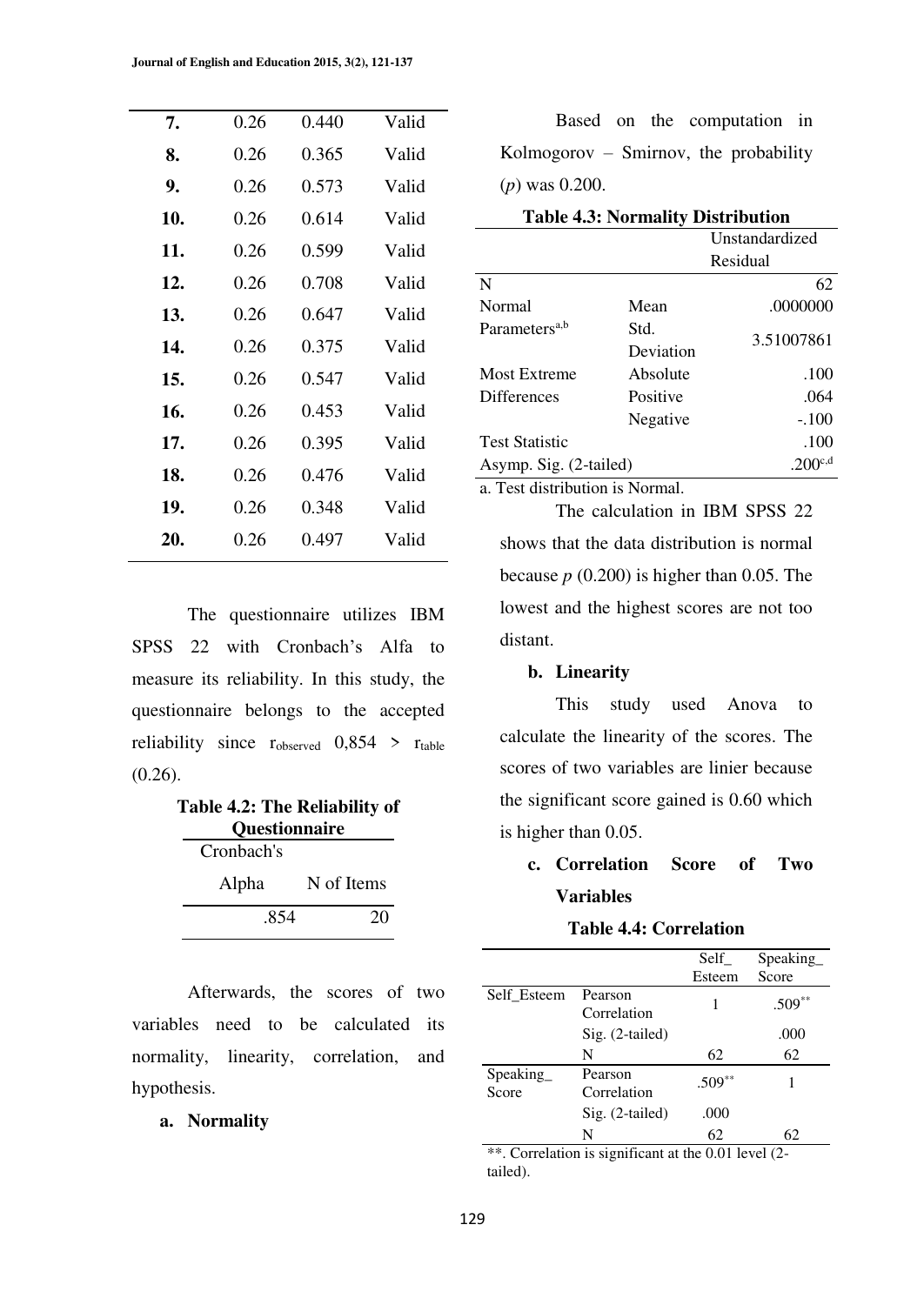Since the aim of this study is to investigate the correlation between students' self – esteem and their English speaking competencies, the scores are calculated using Pearson Product Moment. When the scores of two variables are linier regarding the measurement, it indicates that the correlation exists. The data is clear to show that the correlation coefficient between students' self – esteem and their English speaking competencies is 0.509 at 0.05 significant level and  $N = 62$ .

It could be concluded that the correlation score of two variables is 0.509 at 0.05 significant level and  $N = 62$ . It means that there is a positive correlation of two variables in the moderate level.

#### **d. Hypothesis**

The hypothesis in this study could be seen in table 4.4. *P* (Sig. (2-tailed)) was 0.000. It means there is a significant correlation between variable X and variable Y because Ha is accepted and H<sup>o</sup> is rejected. Based on Table 4.4 that *p*   $(0.000)$  < 0.05, it indicates that there is a significant correlation between students'  $self - esteem$  and their English speaking competencies.

## **•** Discussion

Based on the data presentation, more than a half of the total students have high self  $-$  esteem. It means that they

believe in their abilities of doing well during the schoolwork, especially in a speaking task.

Two students who have very high  $self - esteem mostly agree to all positive$ statements and mostly disagree to all negative statements. The percentage of "highly agree" response in positive statements and "highly disagree" response in negative statements are all selected by the two students with very high self – esteem. They highly agree and believe in themselves that they have good speaking competencies in English. As long as they learn English, they never get much trouble both in knowledge of features or expressing ideas orally because they always feel confident to communicate with their friends using English.

This is also reinforced by the observation report that the two students always answer the teacher's questions confidently without feeling fear of making mistakes, are eager to express their ideas, and are very active students as well. Another support is the interview session; one of them says that she does not feel shy and nervous when speaking in front of the classmates because she follows the English Club extracurricular which requires her to speak a lot.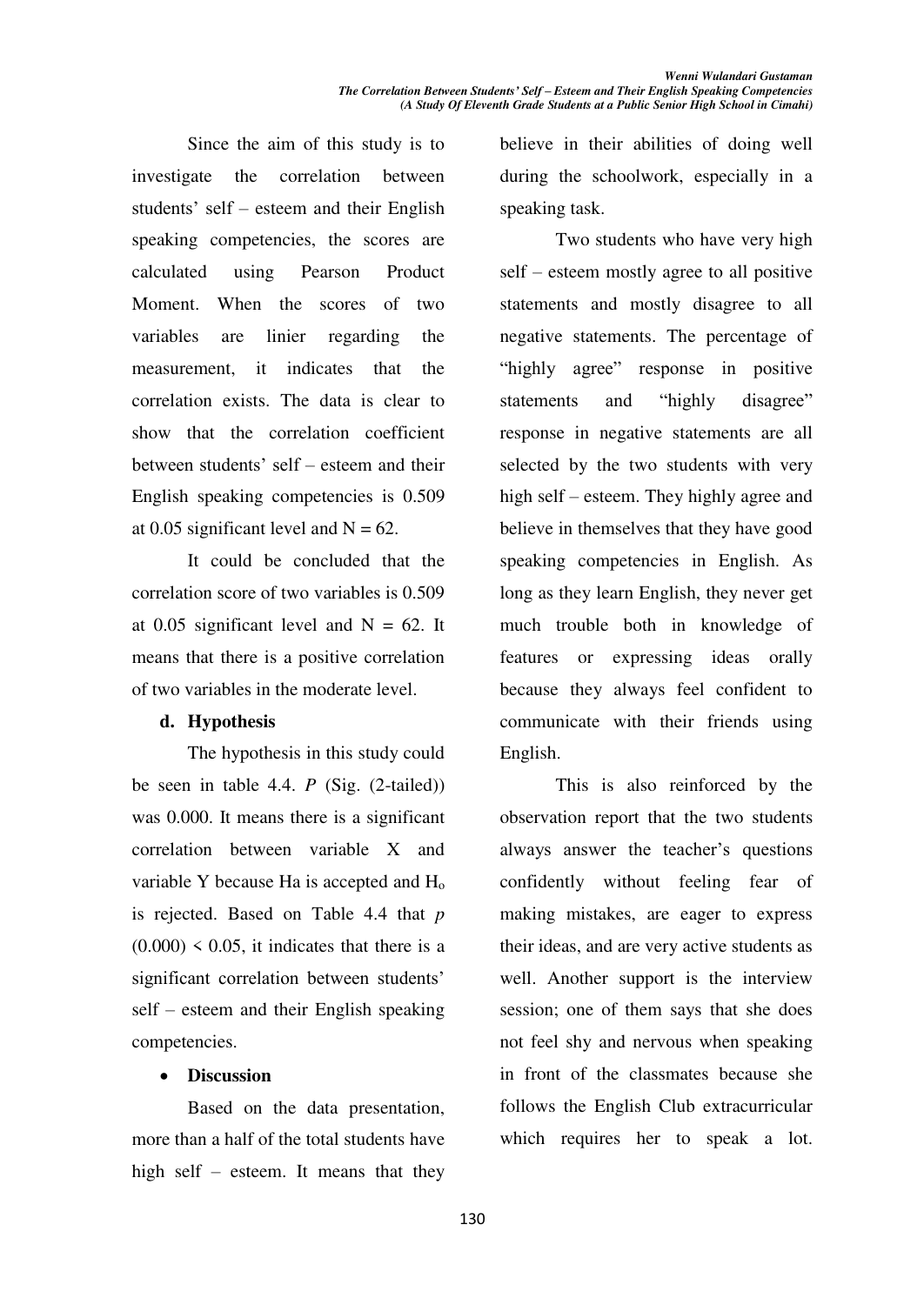Therefore, she categories herself as an active student during English lesson.

 The students in the high level of self – esteem are almost same with the students in the very high self  $-$  esteem regarding their beliefs in their abilities. Based on the percentage, it shows that "agree" responses are dominantly chosen by the students with high self-esteem. The students with very high self  $-$  esteem disagree to the statements which underestimate their capabilities at speaking. Even though their self  $-$  esteem is in the high level, some choose the statement which is "they feel their speaking skills are not better than other friends"  $(64.5\%)$ .

For the evidences, they disagree to the following statements:

> "I do not get frightened when I am asked a question by the teacher using English." "I feel that English is not within

in my abilities."

However, they will speak up and share their opinions if they are sure that they could utter it correctly. They tend to take action more careful because of avoiding doing some errors in pronunciation or wrong answers. To support the questionnaire result, observation and interview are conducted.

During the observation, the students with high self  $-$  esteem contribute to the learning process. Even though it's not very often, they always answer and share what on their mind if the teacher asks questions.

One of students became representative in this level. He considers himself talkative. He does not often feel fear and anxiety to speak in the public because he is comfortable to talk much and sometimes cannot control himself when talking to people. The way he talks also indicates that he likes speaking activities because he answers all questions with confidence and clearly enough. The textual evidence of interviewing session is that he says that "I am good to talk with people."

The students with low self  $$ esteem prefer to choose "agree" and "highly agree" to negative statements that they face much trouble and obstacles when delivering opinions and pronouncing English words. It makes them dissatisfied with their speaking performances and quiet to avoid making mistakes and embarrassing themselves.

The observation also reports that the students with low self-esteem do not contribute too much in the lesson. They tend to keep silent to avoid teacher's questions. When the teacher asks one of them to answer the question on the video, he says "ga bisa ah bu, susah, pake *bahasa Indonesia aja va*". It indicates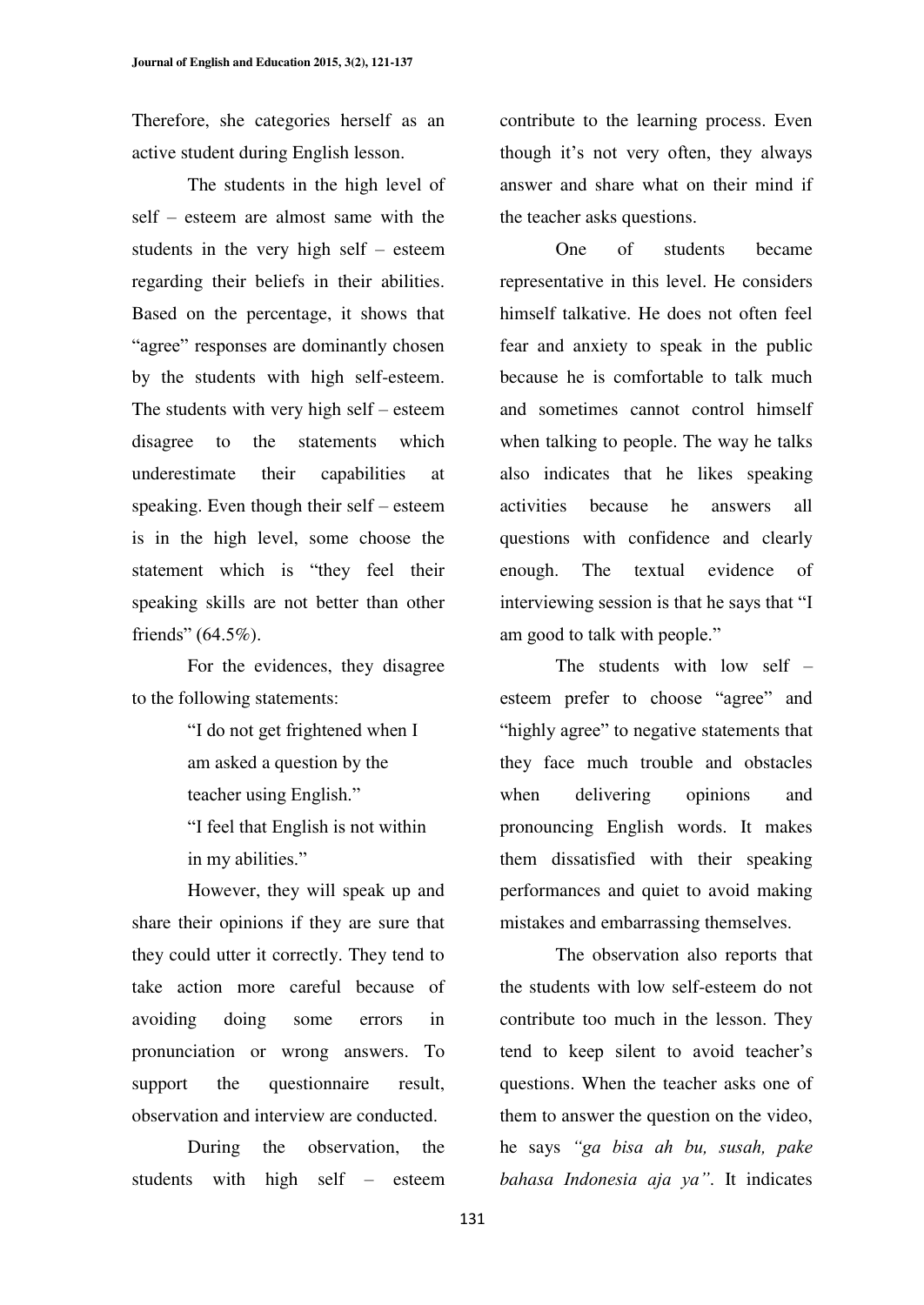that he is worried about making mistakes and is not willing to take risks or even accept challenges in a particular situation.

To strengthen the questionnaire result, 2 of 16 students are interviewed and given questions by the researcher. The result shows that they recognize if speaking English is not within their capabilities. They do not have a wide range of vocabulary, as a result they feel the anxiety to talk in the public. The way they answer the questions is also different from the students with high self  $-$  esteem, they talk very short. For instance, one student answers a question to describing himself; he says "I can't explain my self hehe... I don't understand English". It indicates that they are not interested in speaking English.

Each pairs perform a role  $-$  play in the speaking test. The day before the test takes place, the students learn the material about *How to Make an Appointment and a Reservation* from the video and a serial of pictures for their practice. The professional English teacher assesses the students' speaking performance with four criteria: fluency, pronunciation, comprehension, and expression.

Categorizing students' speaking competencies uses a  $100 - point$  scale. The scale is used by the teacher to assess students' speaking skills. Based on the table below, the average of students' speaking score was good, not less than 80.

| Table 5.1<br>The Classification of Speaking Score |           |  |
|---------------------------------------------------|-----------|--|
| Score                                             | Category  |  |
| $90 - 100$                                        | Excellent |  |
| $80 - 89$                                         | Good      |  |
| $70 - 79$                                         | Fair      |  |
| $\leq 69$                                         | Poor      |  |

Of 62 students, 42 students are categorized into the good level in the speaking score. They have good performance during the role  $-\text{play}$ . Even though their speaking capabilities are not a native like, they could speak in a good way. They understand the main topic although they need to self-correct to get back to the topic, speak almost fluently with occasional minor lapses, use some aspect of body language to support speech at many times, pronounce each word nearly a native like even though few errors occur, and produce their speech with infrequent grammatical errors.

Meanwhile, 20 students get fair scores in the speaking test. Their speaking abilities are at the moderate level, not the excellent level nor even the poor level. The researcher investigates the students' speaking performance; it is found that they have difficulties in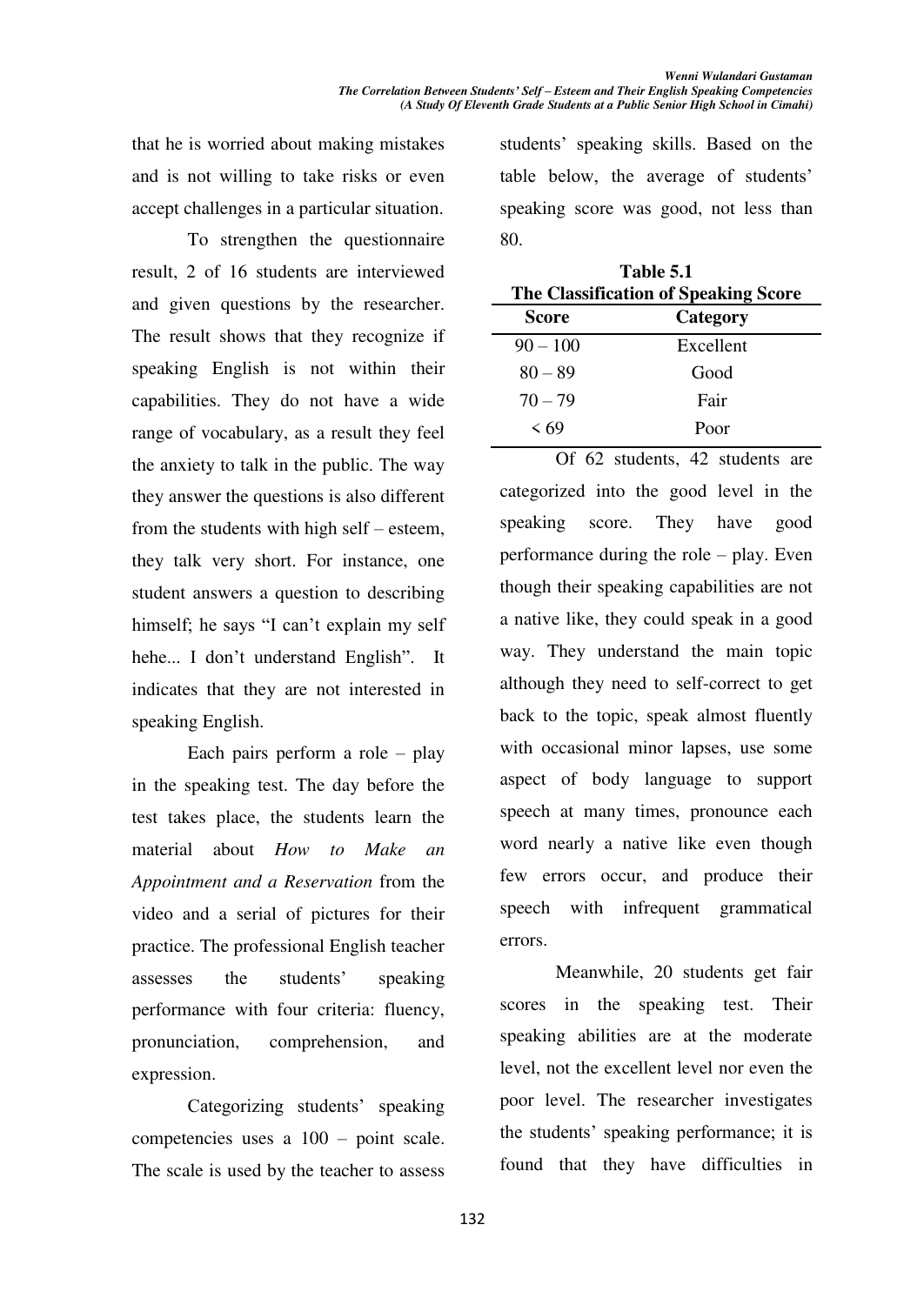fluency, pronunciation, and grammar. Brown (2001) also agrees that rate of delivery (characteristic of fluency), performance hesitations, reduced vowels in speaking (pronunciation problem), and words organizations are some obstacles that are faced by some students to produce their speech. They occasionally hesitate to utter the words at normal speed because some pauses occur at times, need some repetitions pronounce each word, and produce some grammatical errors while speaking even though it does not obscure the meaning. They also rarely express facial expressions, gestures, and eye contact while they are performing; however, they can understand the topic even though partner's help may be necessary.

It has been mentioned in advance, the researcher observes the class before conducting the research. From the observation report, most of students are active and contribute to the English lesson. The active students are courageous to answer the teacher's questions using English. The data showed the truth that most of students have good speaking competencies because they are well  $-$  prepared and do the exercise before taking the speaking test.

Since the aim of this study was to investigate the correlation between students' self  $-$  esteem and their English speaking competencies.

The degree of the correlation is at the point of 0.509 with the probability (*p)* was 0.000. It indicates that the correlation is in the moderate or modest level which means it is not strong or weak but still accepted. Nevertheless, the correlation is significant because  $p(0.000) < 0.05$ , it means  $H<sub>o</sub>$  is rejected. In a result, there is a positive significant correlation between students' self - esteem and their English speaking competencies at the moderate level. This result is similar to Serabi's study (cited in Zhi, 2014) that a modest (moderate) and significant correlation is also found between self - esteem and academic achievement. A positive relationship is discovered among self  $$ esteem and all the variables of academic achievement.

It has been mentioned in advance, most of students have high self  $-$  esteem and a good speaking skill as well. It could be seen that both of variables are high or increase, so the correlation is positive. Based on the findings, most of students whose self  $-$  esteems are very high and high, their speaking scores are good as well.

#### **Conclusions**

To answer the first research question that 2 students have a very high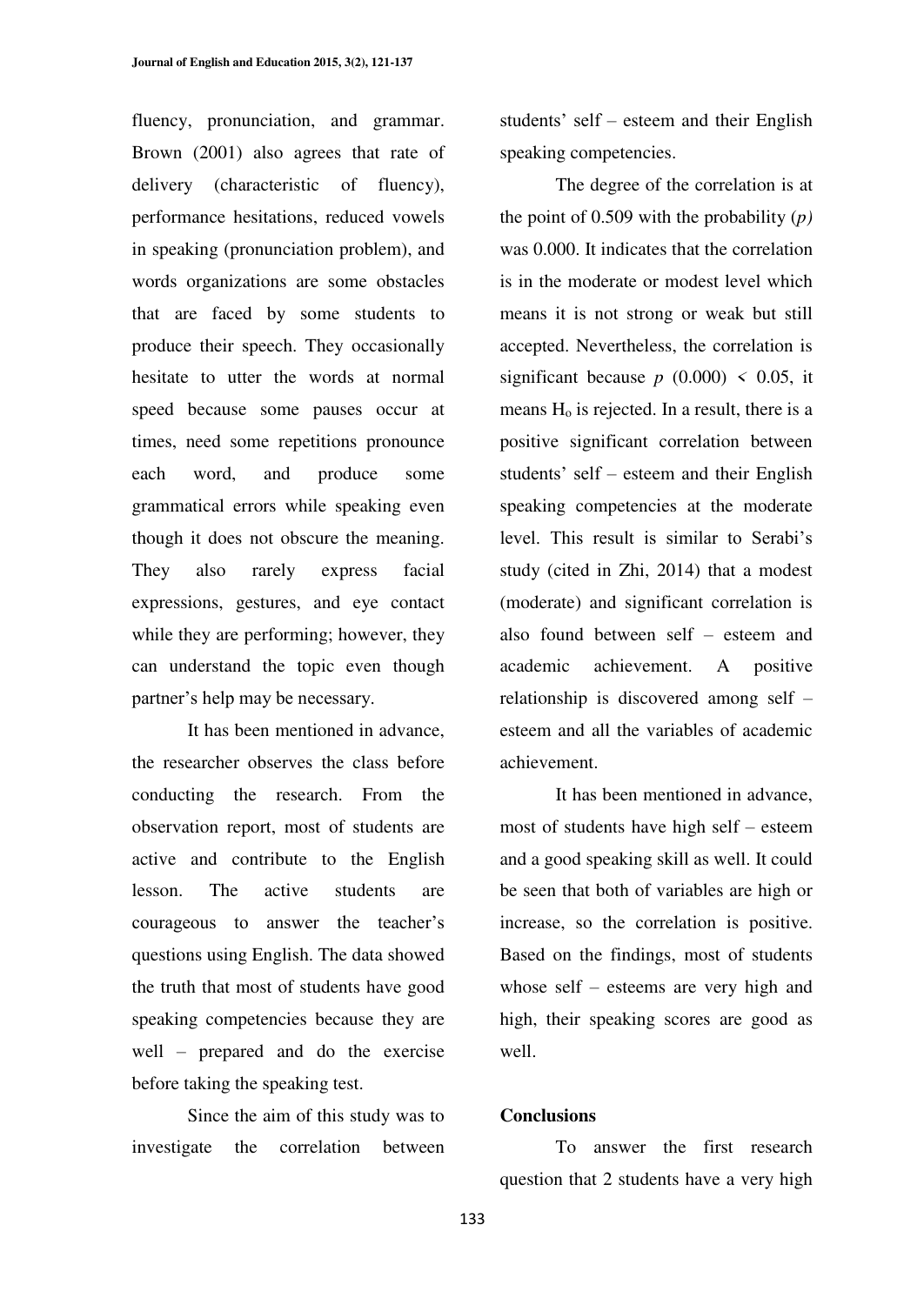$self - esteem$  in speaking in English. The highest score gained by one of them is 78 of 80. There are 44 students who belong to the level of high self  $-$  esteem; meanwhile 16 students are in the low level of self  $-$  esteem. The lowest score lays at 41 and there are no students who have very low self  $-$  esteem. It could be concluded that the students have high self ± esteem and believe in their abilities of doing well during the English lesson, especially in a speaking section. They raise their hand up to get the opportunity answer the teacher's questions; it indicates that they consider themselves of having the ability to speak English.

After conducting the speaking test, 42 of total students have good scores in the speaking test, and 20 students have fair scores in the speaking test. It shows that more than a half of total students are categorized into the students who have good speaking competencies. It indicates that most of students utter their speech properly even though few errors still present, they understand the contain they carry out. They are well  $-$  prepared and do the exercise before taking the test. Therefore, their English speaking competencies are good.

It is similar to Brown (2000) that the different levels of self-esteem correlate positively with performance of oral production measures because some degree of self  $-$  esteem plays the important role to students' achievement in the schoolwork. In conclusion, there is a positive significant correlation between students' self  $-$  esteem and their English speaking competencies at the moderate level.

## **References**

- Al-Hattab, A. A. M. (2006). *Self-esteem and writing achievement of Saudi EFL students in secondary schools* (Master degree). Taibah University, Saudi Arabia.
- Asrobi, M., Seken, M,. And Suarnajaya, W. (2013). *The effect of information gap technique and achievement motivation toward students' speaking ability* (Postgraduate program). Program Pascasarjana Universitas Pendidikan Ganesha, Indonesia.
- Aregu, B.B. (2013). Self-efficacy, selfesteem and gender as determinants of performance in speaking tasks. *Journal of Media and Communication Studies. 5*(6)*,*  pp. 64-71. doi: 10.5897/JMCS2013. 0366.
- Branden, N. (1987). *How to raise your self-esteem*. New York: Bantam Books.
- Bouchareb, N. (2010). *The role of foreign language learners' self- esteem in enhancing their oral performance the case of second year LMD students of English* (Master degree)*,* Mentouri University, Constantine.
- Boumeister, R. F., Campbell, J. D., Krueger, J. I., & Vohs, K. D. (2003). Does high self-esteem cause better performance,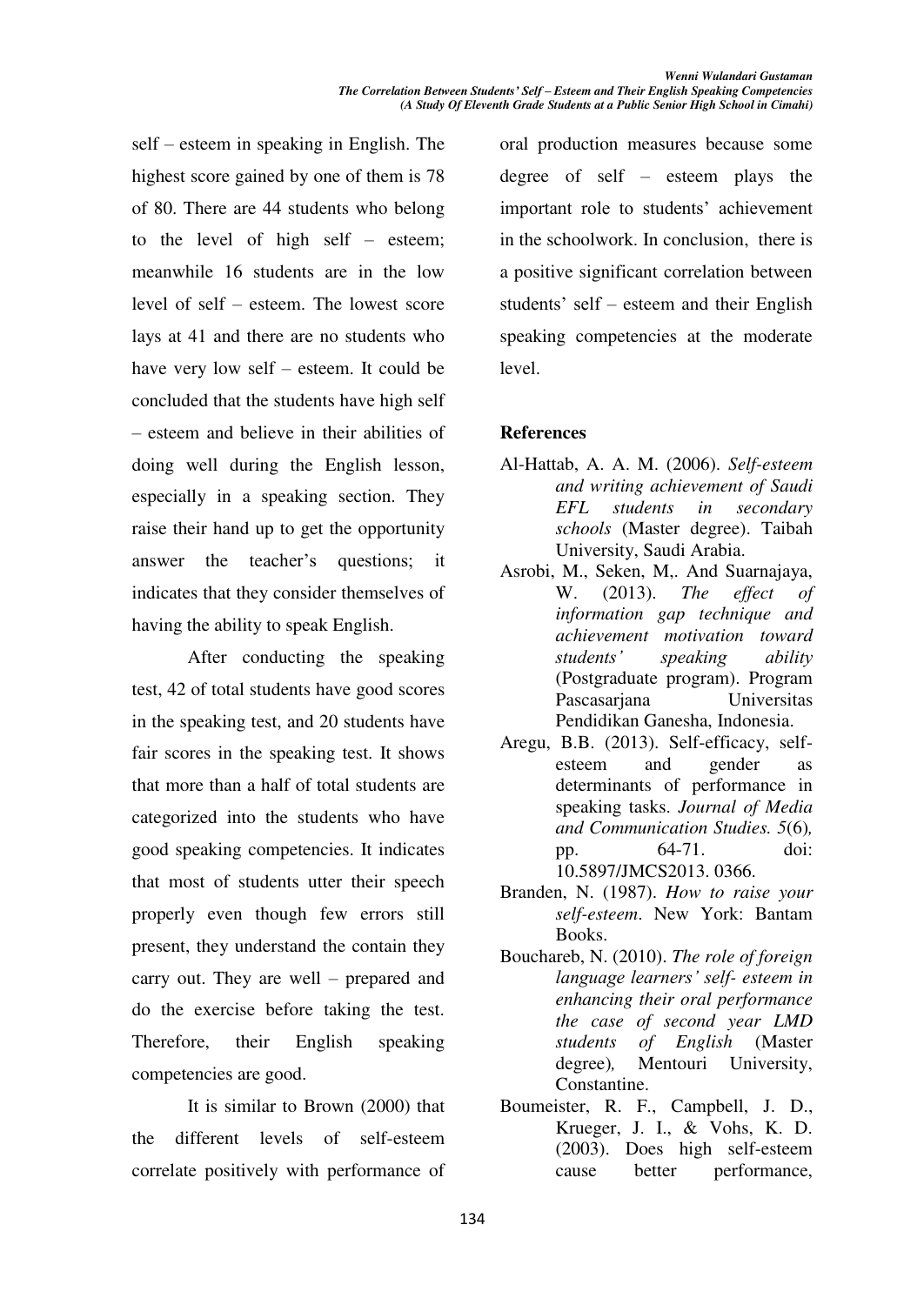interpersonal success, happiness, or healthier lifestyles? *American Psychological Society, 4*(1).

- Brown, H.D. (2001). *Teaching by principles: an interactive approach to language pedagogy* (2nd ed.) NY: Longman.
- Brown, H. D. (2000). *Principles of language learning and teaching*. San Francisco State University: Longman.
- Brown, D. H. (1994). *Teaching by principles: an interactive approach to language pedagogy*. Englewood Cliffs, NJ: Prentice Hall Regents.
- Cast, A. D. & Burke, P. J. A. (2002). Theory of self  $-$  esteem. *University of North Caroline Press. 80*(3), pp. 1041-1068. Retrieved from http://www.jstor.org/stable/30864 65.
- Chejjari, M. (2004). *Copy of enhancing self ± esteem in Moroccan EFL classroom.* [Prezi presentation slides]. Retrieved from http://prezi.com/hujlpleysji-/copy  $-$  of  $-$  enchancing  $-$  self  $-$  esteem  $$  $in - Moreoveran - eff - classroom.$
- Cohen, L., Manion, L., & Morrison, K. (2007). *Research methods in education.* New York: Routledge.
- Efrizal, D.  $(2012)$ . Improving students' speaking through communicative language teaching method at Mts Ja-Alhaq, Sentot Ali Basa Islamic Boarding School of Bengkulu, Indonesia. *International Journal of Humanities and Social Science. 2*(20).
- Escalona, L. P. (2005). Attitude towards Chemistry and Chemistry performance: A correlational study. *John B. Lacson Colleges Foundation.* Retrieved from http://www.jblcf-

bacolod.edu.ph/escalona.php

Enberg, H. (2006). How to improve your self  $-$  esteem: 12 powerful tips.

*The positivityblog.* Retrieved from http://www.positivityblog.vom/in dex.php/2013/09/11/improve-self - esteem/

- Febriyanti, E.R. (2014). Teaching speaking of English as a foreign language problems and solutions. Retrieved from http://lmuefgp.unlam.ac.id/index.php/jbs/art icle/download/58/49.
- Fraenkel, J.R., Wallen. N. E., & Hyun, H.H. (2012). *How to design and evaluate research in education*  (8th ed.) New York: Mc Graw Hill.
- Goldsmith, B. (2011). 10 ways to raise your self ± esteem. *Phychology Today.* Retrieved from http://m.psychologytoay.com/blog /emotional-fitness/201104/10 ways-to-raise-your-self-esteem/
- Hamm, P.H. (2006). *Teaching and persuasive communication: Class presentation skills.* \_\_\_\_: Brown University.
- Harmer, J. (1998). *How to teach English.*  England: Education Pearson Limited.
- Harmer, J. (2001). *The practice of English language teaching* (3rd ed.)*.* New York: Longman.
- Juhana. (2012). Psychological factors that hinder students from speaking in English class (A case study in a senior high school in south Tangerang, Banten, Indonesia). *Journal of Education and Practice, 2*(12).
- Launder, A. (2008). The status and function of english in Indonesia: A review of key factors. *Makara, Sosial Humaniora, 12*(1), 9-20.
- Kalanzadeh, et.al. (2013). The influence of students' self-esteem on their speaking skills. *The International Journal of Language Learning and Applied Linguistics Worlds (IJLLAWL), 2*(2), 76-83.
- Kanafani, J.K (2009). The importance of building students' self-esteem in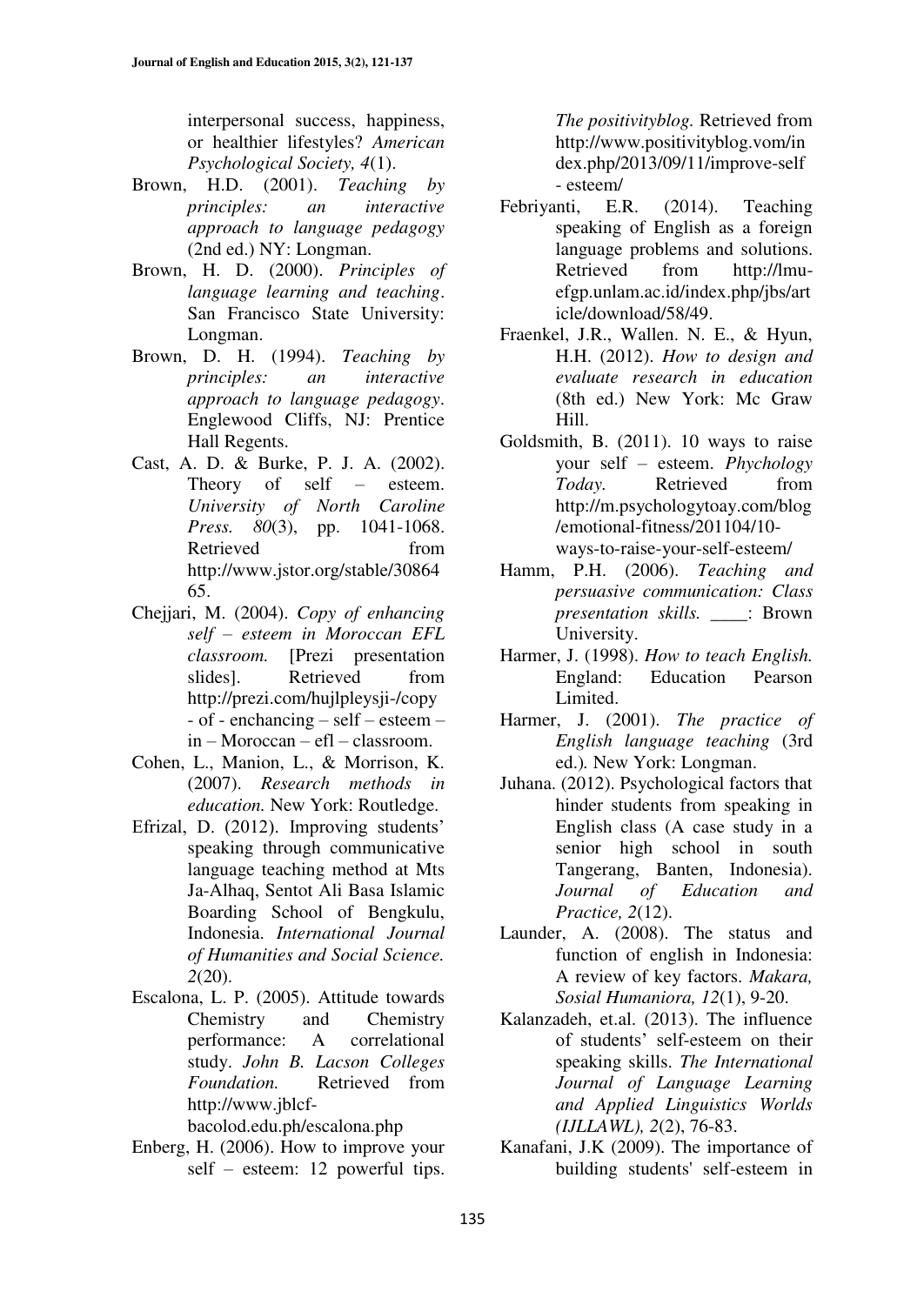the language learning. *Ongoing Teacher Training.* Retrieved from http://www.crdp.org/crdp/Arabic/ arnews/majalla\_ar/pdf44/44\_P31\_ 34.pdf

Kayi, H. (2004). Teaching speaking: Activities to promote speaking in a second language. *The internet tesl journal, 12*(11). Retrieved from

http://itesl.org/Articles/Kayi-TeachingSpeaking.htm

- Koosha, B., Ketabi, S., & Kassaian, Z. (2011). The effects of self-esteem, age and gender on the speaking skills of intermediate university efl learners. *Theory and Practice in Language Studies, 1*(10). 1328- 1337.
- Kranzler, G. & Moursund, J. (1999). *Statistics for terrified* (2nd ed.). New Jersey: Prentice Hall.
- Kuehn, R. P. (2013). Objective evaluating ESL speaking proficiency with a rubric. Retrieved from http://paulkuehn.hubpages.com/h ub/Objectively-Evaluating-ESL-Speaking-Proficiency-with-a-Rubric/
- Lemind, A. (2012). 3 Activities that enhance self – esteem. Retrieved from http://www.learningmind.com/3-activities-thatenhance-self-esteem/
- Lubis, Y. (1988). *Developing communicative proficiency in the English as a foreign language (efl) class.* Jakarta: Departemen Pendidikan dan Kebudayaan Direktorat Jendral Pendidikan Tinggi Proyek Pengembangan Lembaga Pendidikan Tenaga Kependidika.
- Liu, W. C., & Wang, C. K. J. (2005). *Academic self-concept: A crosssectional study of grade and gender differences in a singapore secondary school*. Asia Pacific

Education Review, 6(1), 20-27. doi: 10.1007/BF03024964

- Mc Devitt, T. & Ormrod, J. (2004).*Child development: educating and working with children and adolescents* (2nd Eds.). \_\_\_\_: Prentice Hall.
- Mruk, C.J. 2006. *Self-esteem research, theory, and practice: Toward a positive psychology of self-esteem*  (3rd Eds.)*.* New York: Springer Publishing Company.
- Nebeker, C. (2006). Basic research concepts. *San Diego State University research foundation*. Retrieved from http://ori.hhs.gov/education/produ cts/sdsu/res\_ des1.htm
- Nogueras, C. S. H. (1996). *Self-esteem and oral communicative language proficiency in the puerto rican teaching-learning process* (Doctoral theses). University of Puerto Rico, Inter-American.
- Osterman, G. L. (2014). *Experience of Japanese University students' willingness to speak in class: a multiple case study.* SAGE Open. doi: 10.1177/2158244014543779
- Padilla, A. M., & Sung, H. (1999). *The stanford foreign language oral skills evaluation matrix (FLOSEM). A rating scale for assessing communicative.* Stanford: Stanford University.
- Richards, J. C. (2008). *Teaching listening and speaking from theory to practice.* New York: Cambrige Universiry Press.
- Richards, J. C. & Burns, A. (2012). *Pedagogy and practice in second language teaching.* New York: Cambrige University Press.
- Richards, J. C. & Rodgers, T. S. (1986). *Approaches and methods in language teaching.* UK: Cambridge University Press.